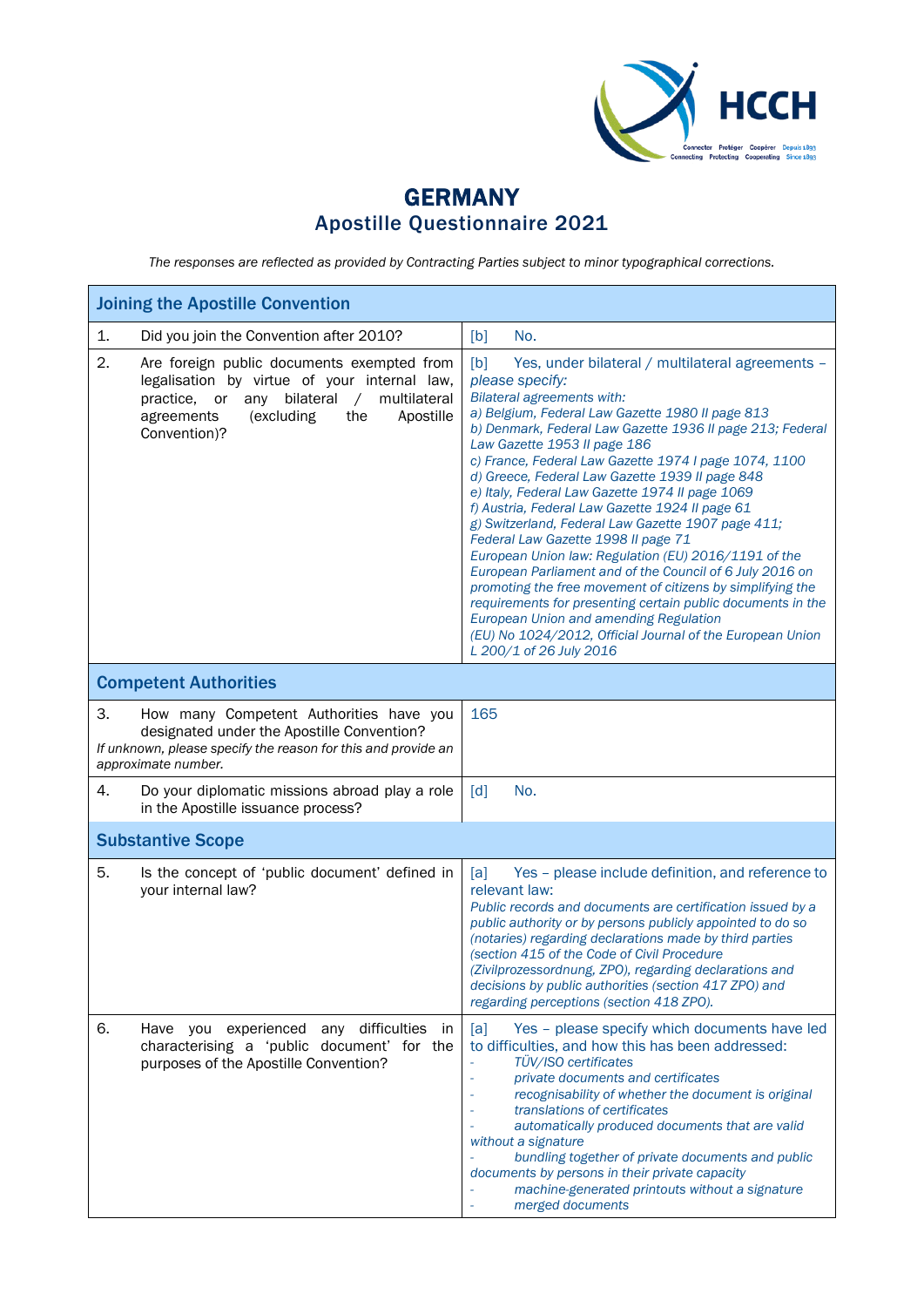| 7.                       | Has the exclusion of 'documents executed by<br>diplomatic or consular agents' (Art. 1(3)(a)) from<br>the scope of the Apostille Convention given rise<br>to any difficulties?                                               | No.<br>[c]<br>Interpretation in accordance with the Special Commission's<br>recommendation no. 10 of 2016 appears to be sufficient.                                                                                                                                                                                                                                                                                                                                                                                                    |              |        |
|--------------------------|-----------------------------------------------------------------------------------------------------------------------------------------------------------------------------------------------------------------------------|----------------------------------------------------------------------------------------------------------------------------------------------------------------------------------------------------------------------------------------------------------------------------------------------------------------------------------------------------------------------------------------------------------------------------------------------------------------------------------------------------------------------------------------|--------------|--------|
| 8.                       | Do you think this Art. 1(3)(a) exclusion is justified<br>in the context of the modern operation of the<br>Convention?                                                                                                       | [a]<br>Yes.<br>As a rule, documents issued by consular officials are<br>intended for use in the State of origin or State of destination<br>and an Apostille need not be issued for this purpose. Should<br>it be necessary in an individual case to use consular<br>documents in a third country, their authenticity can be<br>confirmed in a legalisation process by the authorities of the<br>State of origin.<br>The issuance of an Apostille by a mission abroad for<br>documents it has executed itself should not be considered. |              |        |
| 9.                       | Has the exclusion of 'administrative documents<br>dealing directly with commercial or customs<br>operations' (Art. 1(3)(b)) from the scope of the<br>Apostille<br>Convention<br>given<br>rise<br>to<br>any<br>difficulties? | No.<br>$\lceil c \rceil$                                                                                                                                                                                                                                                                                                                                                                                                                                                                                                               |              |        |
| 10.                      | Do you think this Art. 1(3)(b) exclusion is justified<br>in the context of the modern operation of the<br>Convention?                                                                                                       | [b]<br>No.<br>Under the Act to Promote the Free Movement of EU Citizens<br>and to Amend various aspects of International Adoption<br>Law, Article 2 (4) of the Act on the Hague Convention of 5<br>October 1961 Abolishing the Requirement of Legalisation<br>for Foreign Public Documents is also applicable in Germany<br>to administrative documents dealing directly with<br>commercial or customs operations.                                                                                                                     |              |        |
| 11.                      | Do you issue (outgoing) or accept (incoming)<br>Apostilles for any of the following categories of<br>document?                                                                                                              |                                                                                                                                                                                                                                                                                                                                                                                                                                                                                                                                        | <b>Issue</b> | Accept |
|                          |                                                                                                                                                                                                                             | Certificates of origin                                                                                                                                                                                                                                                                                                                                                                                                                                                                                                                 | X            | X      |
|                          |                                                                                                                                                                                                                             | <b>Export licences</b>                                                                                                                                                                                                                                                                                                                                                                                                                                                                                                                 | $\sf X$      |        |
|                          |                                                                                                                                                                                                                             | Import licences                                                                                                                                                                                                                                                                                                                                                                                                                                                                                                                        | X            |        |
|                          |                                                                                                                                                                                                                             | Health and safety certificates<br>issued by the relevant<br>government authorities or<br>agencies                                                                                                                                                                                                                                                                                                                                                                                                                                      | X            |        |
|                          |                                                                                                                                                                                                                             | Certificates of products<br>registration                                                                                                                                                                                                                                                                                                                                                                                                                                                                                               | Χ            | Χ      |
|                          |                                                                                                                                                                                                                             | Certificates of conformity                                                                                                                                                                                                                                                                                                                                                                                                                                                                                                             | X            | X      |
|                          |                                                                                                                                                                                                                             | End user certificates<br>(i.e. documents certifying that the<br>buyer is the end user of acquired<br>goods)                                                                                                                                                                                                                                                                                                                                                                                                                            | X            |        |
|                          |                                                                                                                                                                                                                             | Commercial invoices                                                                                                                                                                                                                                                                                                                                                                                                                                                                                                                    | X            |        |
| <b>Apostille Process</b> |                                                                                                                                                                                                                             |                                                                                                                                                                                                                                                                                                                                                                                                                                                                                                                                        |              |        |
|                          | <b>Certification of Public Documents</b>                                                                                                                                                                                    |                                                                                                                                                                                                                                                                                                                                                                                                                                                                                                                                        |              |        |
| 12.                      | Do any of your public documents require some<br>other intermediate certification before the<br>issuance of an Apostille?                                                                                                    | Yes, an intermediate certification is required for<br>[a]<br>some categories of public documents.                                                                                                                                                                                                                                                                                                                                                                                                                                      |              |        |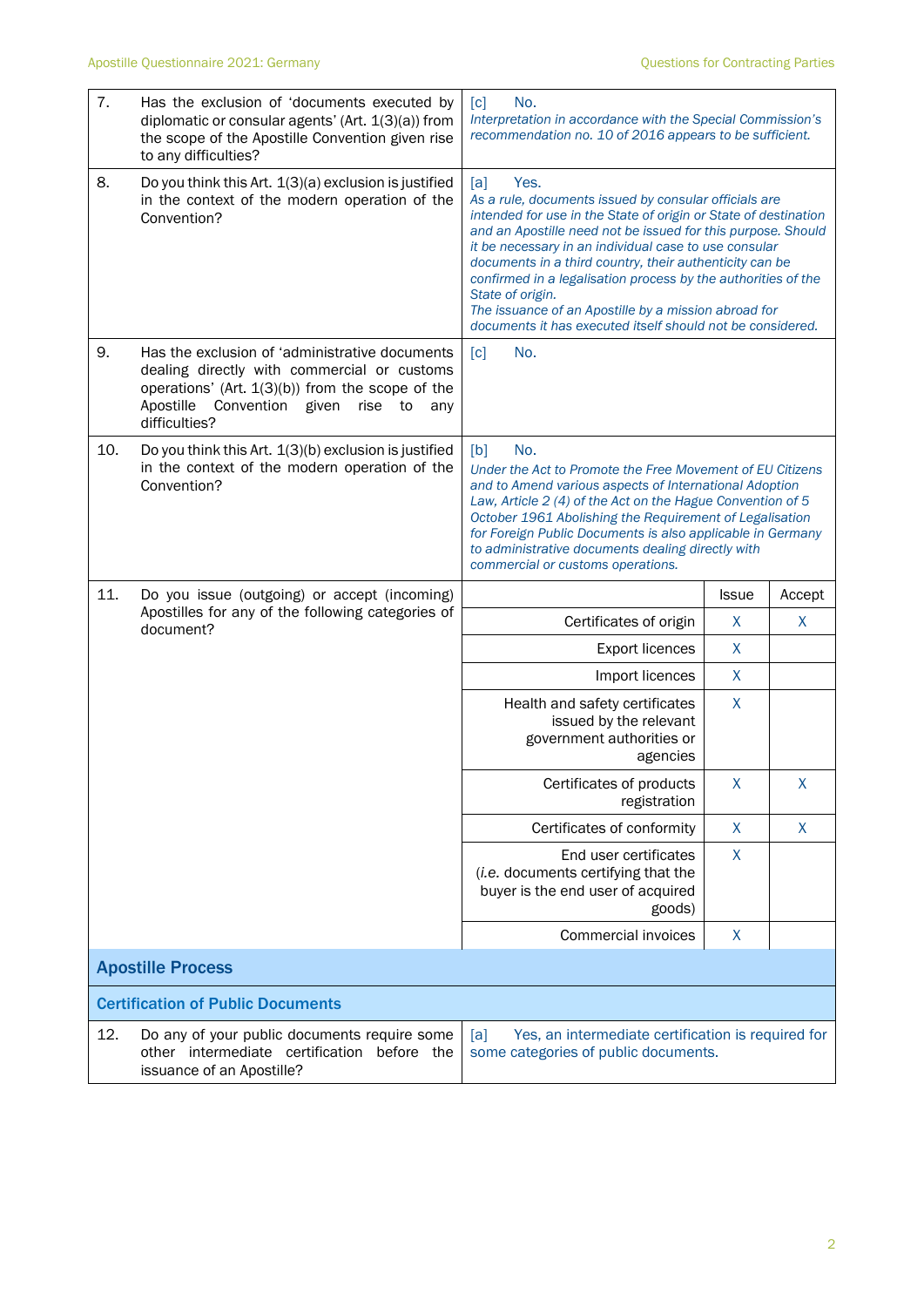| For Parties that answered yes to Q12.<br>12.1. What categories of public document require<br>intermediate certification and why? | Category of public<br>document                                                                      | Why certification is required                                                                                                                                                                                                                                                                                                                                                                                                                                                                                                           |
|----------------------------------------------------------------------------------------------------------------------------------|-----------------------------------------------------------------------------------------------------|-----------------------------------------------------------------------------------------------------------------------------------------------------------------------------------------------------------------------------------------------------------------------------------------------------------------------------------------------------------------------------------------------------------------------------------------------------------------------------------------------------------------------------------------|
|                                                                                                                                  | Some<br>translations                                                                                | Intermediate certification<br>(confirmation of authorisation);<br>statement certifying that the<br>translator has been included in the<br>list of translators                                                                                                                                                                                                                                                                                                                                                                           |
|                                                                                                                                  | Federal<br>documents                                                                                | When the signatory of the<br>document has to be confirmed<br>internally because the Federal<br><b>Office of Administration</b><br>(Bundesverwaltungsamt, BVA) does<br>not have a specimen signature                                                                                                                                                                                                                                                                                                                                     |
|                                                                                                                                  | Local court<br>documents in<br>the respective<br>court districts<br>(judgments,<br>decisions, etc.) | Only the signatures of the directors<br>are available at the local courts.                                                                                                                                                                                                                                                                                                                                                                                                                                                              |
|                                                                                                                                  | <b>Medical</b><br>certificates                                                                      | Only medical associations or dental<br>associations can examine whether<br>medical practitioners are<br>authorised to sign.                                                                                                                                                                                                                                                                                                                                                                                                             |
|                                                                                                                                  | <b>Education and</b><br>training                                                                    | School reports: there are a large<br>number of authorised signatories<br>and changes in the signatories<br>(specimen signatures are not<br>always available or are only<br>available to the education<br>department)<br>Office for provisional certification at<br>universities, universities of applied<br>science etc.<br>Administrative regulation on the<br>certification of domestic public<br>documents for use abroad<br>Not all signatures of authorised<br>signatories are available<br>To ensure documents are up-to-<br>date |
|                                                                                                                                  | <b>Documents</b><br>from public<br>corporations                                                     | Large number of authorised<br>signatories and changes in the<br>signatories (specimen signature is<br>not always available)<br>Administrative regulation on the<br>certification of domestic public<br>documents for use abroad<br>Only defined group of persons are<br>authorised                                                                                                                                                                                                                                                      |
|                                                                                                                                  | <b>Registry office</b><br>documents                                                                 | Adoption (physicians and<br>psychologists must be certified or<br>confirmed)<br>Provisional certification by<br>authorised signatories of the<br>relevant tax office, district<br>commissioner, lord mayor,<br>specialised minister - not all staff<br>have the relevant authorisation                                                                                                                                                                                                                                                  |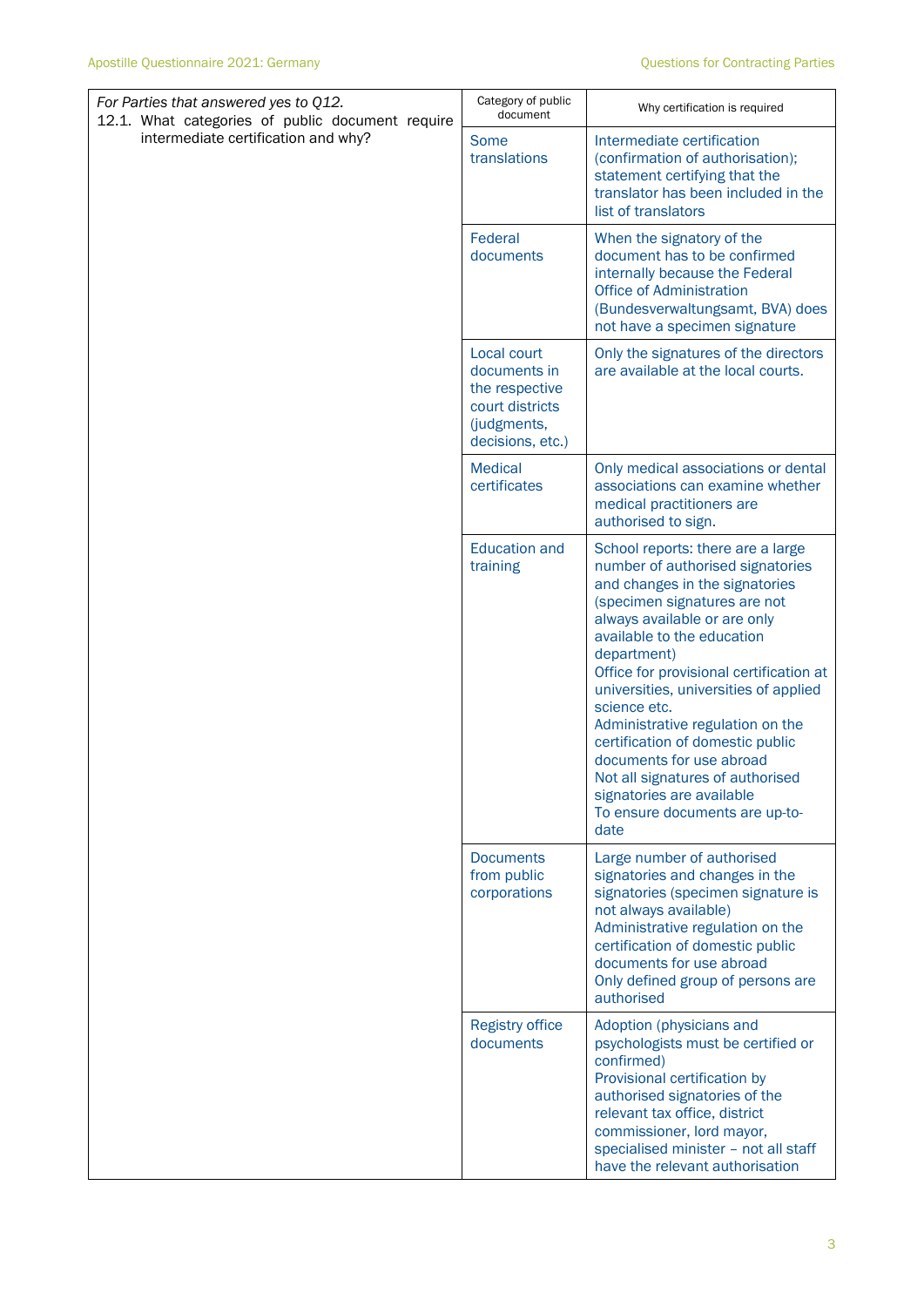|                                        |                                                                                                                                                                                                                                               | Documents of<br>foundations                                                                                                                                                                                                                                                                                                                                                                                                                                                                              |                  |                                              |                                                                            |                         |
|----------------------------------------|-----------------------------------------------------------------------------------------------------------------------------------------------------------------------------------------------------------------------------------------------|----------------------------------------------------------------------------------------------------------------------------------------------------------------------------------------------------------------------------------------------------------------------------------------------------------------------------------------------------------------------------------------------------------------------------------------------------------------------------------------------------------|------------------|----------------------------------------------|----------------------------------------------------------------------------|-------------------------|
|                                        |                                                                                                                                                                                                                                               | Financial<br>administration<br>documents                                                                                                                                                                                                                                                                                                                                                                                                                                                                 |                  |                                              | Only defined group of persons are<br>authorised                            |                         |
|                                        |                                                                                                                                                                                                                                               | <b>Export</b><br>certificates                                                                                                                                                                                                                                                                                                                                                                                                                                                                            |                  |                                              | <b>Chamber of Commerce</b>                                                 |                         |
|                                        | <b>Requesting an Apostille (Outgoing)</b>                                                                                                                                                                                                     |                                                                                                                                                                                                                                                                                                                                                                                                                                                                                                          |                  |                                              |                                                                            |                         |
| 13.                                    | How can an Apostille be requested?                                                                                                                                                                                                            | [a]<br>In person.<br>[b]<br>By post.<br>[c]<br>By email.                                                                                                                                                                                                                                                                                                                                                                                                                                                 |                  |                                              |                                                                            |                         |
| 14.                                    | When issuing an Apostille, do you enquire about<br>the State of destination?                                                                                                                                                                  | Yes, in the application form.<br>[a]<br>[b]<br>Yes, the enquiry is made orally.<br>[c]<br>Sometimes - please specify:<br>Enquiry by mail/letter                                                                                                                                                                                                                                                                                                                                                          |                  |                                              |                                                                            |                         |
| 15.                                    | How long does it take for an Apostille to be<br>issued?                                                                                                                                                                                       |                                                                                                                                                                                                                                                                                                                                                                                                                                                                                                          |                  | In-person<br>request<br>(paper<br>Apostille) | Other<br>requests<br>(from the time<br>of receipt)<br>(paper<br>Apostille) | e-Apostille<br>requests |
|                                        |                                                                                                                                                                                                                                               | On the spot                                                                                                                                                                                                                                                                                                                                                                                                                                                                                              | In some<br>cases |                                              |                                                                            |                         |
|                                        |                                                                                                                                                                                                                                               | On the same<br>day                                                                                                                                                                                                                                                                                                                                                                                                                                                                                       |                  |                                              | <i>In some</i><br>cases                                                    |                         |
|                                        |                                                                                                                                                                                                                                               | On the<br>following<br>working day                                                                                                                                                                                                                                                                                                                                                                                                                                                                       |                  |                                              |                                                                            |                         |
|                                        |                                                                                                                                                                                                                                               | Within five<br>working days                                                                                                                                                                                                                                                                                                                                                                                                                                                                              | In some<br>cases |                                              | In some<br>cases                                                           |                         |
|                                        |                                                                                                                                                                                                                                               | Other $-$<br>please specify                                                                                                                                                                                                                                                                                                                                                                                                                                                                              | days in<br>cases | Up to $14$<br>exceptional                    | Up to $21$<br>days in<br>exceptional<br>cases                              |                         |
| 16.                                    | Does your Competent Authority impose a fee for<br>issuing an Apostille?                                                                                                                                                                       | Yes, but the price is dependent on, for example,<br>[b]<br>the category of public document(s), the Competent<br>Authority, or the type of application - please specify<br>amount and conditions:<br>Usually €25, in some cases between €10 and €50                                                                                                                                                                                                                                                       |                  |                                              |                                                                            |                         |
| <b>Issuing an Apostille (Outgoing)</b> |                                                                                                                                                                                                                                               |                                                                                                                                                                                                                                                                                                                                                                                                                                                                                                          |                  |                                              |                                                                            |                         |
| 17.                                    | How is the origin of a public document verified<br>for the purpose of issuing an Apostille (i.e.<br>verification of the authenticity of the signature,<br>the capacity of the signer, and the identity of the<br>seal / stamp (Art. $5(2)$ )? | [b]<br><b>Multiple Competent Authorities:</b><br><b>Multiple</b><br>separate<br>databases<br>$\lceil v \rceil$<br><b>of</b><br>sample<br>signatures / seals / stamps, some in paper form, some<br>electronic.                                                                                                                                                                                                                                                                                            |                  |                                              |                                                                            |                         |
| 18.                                    | How does a Competent Authority address<br>situations where it is unable to verify the origin<br>of the public document?                                                                                                                       | The Competent Authority will contact the issuing<br>[a]<br>authority to confirm authenticity, issue the Apostille,<br>and then add the new signature, stamp or seal to the<br>database.<br>The Competent Authority will contact the issuing<br>[b]<br>authority to confirm authenticity but will not issue the<br>Apostille until the new signature, stamp or seal is<br>added to the database.<br>The Competent Authority rejects the document<br>$\lceil c \rceil$<br>(if option [b] is not possible). |                  |                                              |                                                                            |                         |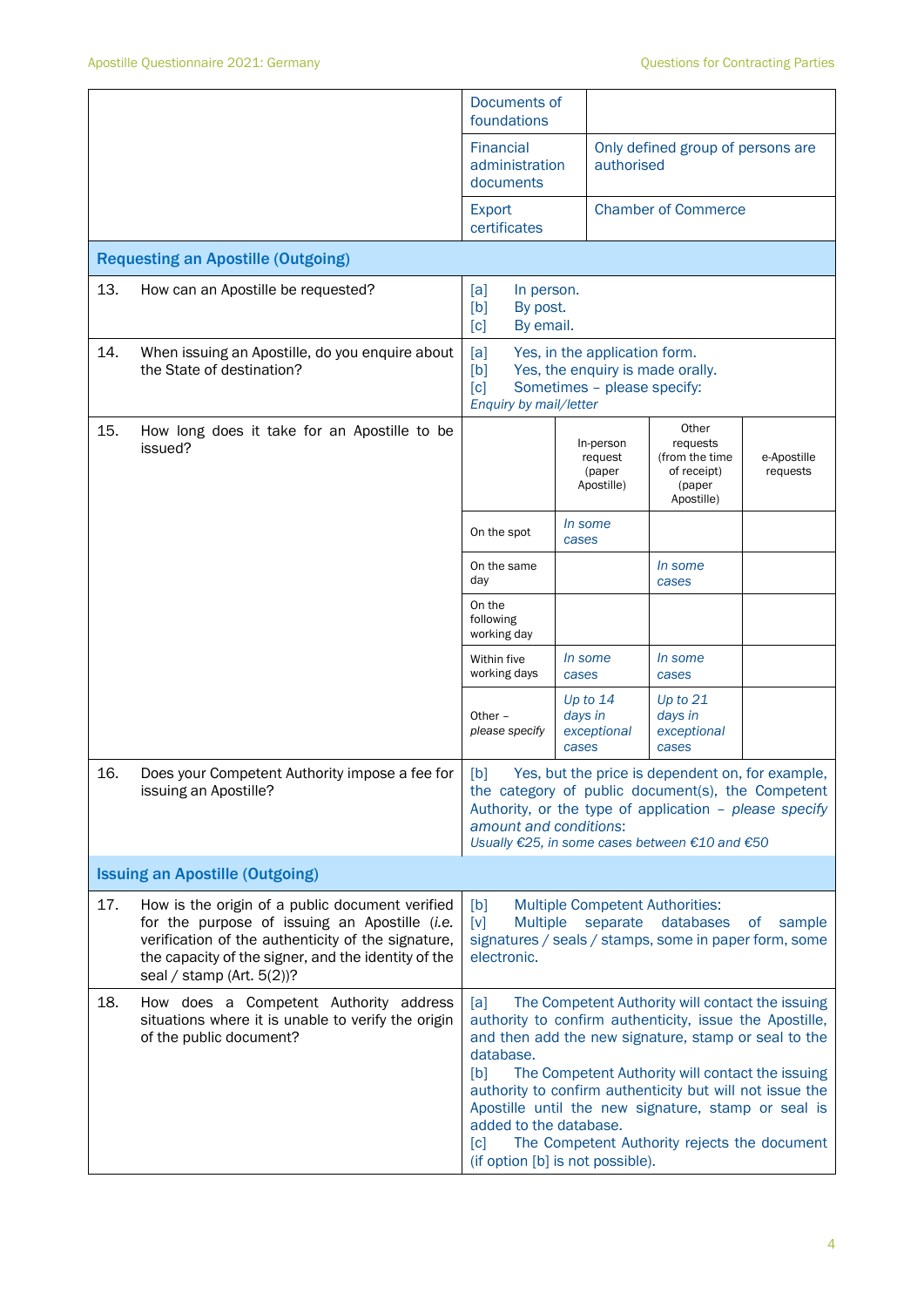| 19. | In what language(s) are the 10 standard items<br>of your Apostilles available?                                                                                               | In three languages - please specify:<br>$\lceil c \rceil$<br>German, English (in some cases), French (in a few cases)                                                                                                                                                                                                                                                                                                                                                                                                                                            |  |
|-----|------------------------------------------------------------------------------------------------------------------------------------------------------------------------------|------------------------------------------------------------------------------------------------------------------------------------------------------------------------------------------------------------------------------------------------------------------------------------------------------------------------------------------------------------------------------------------------------------------------------------------------------------------------------------------------------------------------------------------------------------------|--|
| 20. | In what language(s) are the blank fields of your<br>Apostilles filled in?                                                                                                    | [a]<br>In one language - please specify:<br>German                                                                                                                                                                                                                                                                                                                                                                                                                                                                                                               |  |
| 21. | How are the blank fields of your Apostilles filled<br>in?                                                                                                                    | [a]<br>By hand.<br>[b]<br>Using computer software - please specify:<br><b>MS Word template</b>                                                                                                                                                                                                                                                                                                                                                                                                                                                                   |  |
|     | <b>Apostille Registers</b>                                                                                                                                                   |                                                                                                                                                                                                                                                                                                                                                                                                                                                                                                                                                                  |  |
| 22. | How is your Apostille register, required by<br>Article 7, maintained?                                                                                                        | [b]<br><b>Multiple Competent Authorities:</b><br>A separate register for each Competent<br>[V]<br>Authority, some in paper form, some electronic.                                                                                                                                                                                                                                                                                                                                                                                                                |  |
| 23. | What particulars are contained in your Apostille<br>register?                                                                                                                | Number and date of the Apostille (required).<br>[a]<br>Name and capacity of the person signing the<br>[b]<br>document and / or the name of authority whose seal or<br>stamp is affixed (required).<br>Name and / or type of underlying document.<br>[c]<br>Description of the contents of underlying<br>[d]<br>document (in most cases).<br>Name of the applicant (in most cases).<br>[ <sub>e</sub> ]<br>State of destination (in most cases)<br>[f]<br>Copy of the Apostille (in rare cases).<br>[g]<br>Copy of the underlying document (occasionally).<br>[h] |  |
| 24. | Is there a limit to how long records can be<br>retained on the Apostille register?                                                                                           | [c]<br>Yes, other - please specify:<br>Usually between 1 and 50 years<br>$\lceil d \rceil$<br><b>No</b><br>In a few cases.                                                                                                                                                                                                                                                                                                                                                                                                                                       |  |
| 25. | If your register is not publicly accessible, how<br>frequently do your Competent Authorities<br>receive requests to verify an Apostille they have<br>issued in the register? | [ <b>e</b> ]<br>More than 20 times per year.                                                                                                                                                                                                                                                                                                                                                                                                                                                                                                                     |  |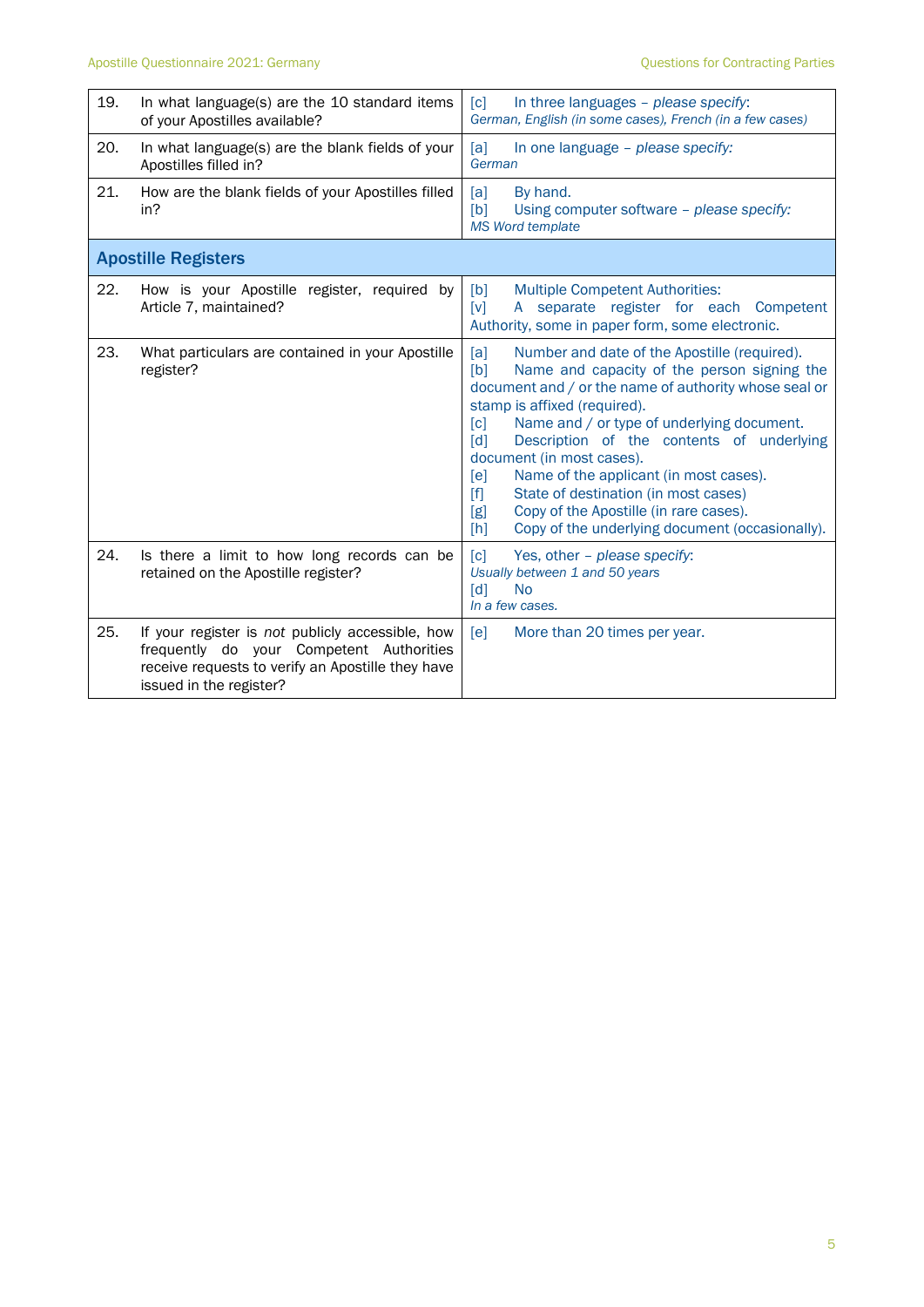| <b>Technology &amp; the e-APP</b>                                                                                                                                                                     |                                                                                                                                                                                                                                                                                                                                                                                                                                                                                                                                                                                                                                                                                                                                                                                                                                                                                                                                                                                                                                                                                                                                                                                                                                                                                                                                                                                                                                                                                                                                                                                                                                                                                                                                                  |  |  |
|-------------------------------------------------------------------------------------------------------------------------------------------------------------------------------------------------------|--------------------------------------------------------------------------------------------------------------------------------------------------------------------------------------------------------------------------------------------------------------------------------------------------------------------------------------------------------------------------------------------------------------------------------------------------------------------------------------------------------------------------------------------------------------------------------------------------------------------------------------------------------------------------------------------------------------------------------------------------------------------------------------------------------------------------------------------------------------------------------------------------------------------------------------------------------------------------------------------------------------------------------------------------------------------------------------------------------------------------------------------------------------------------------------------------------------------------------------------------------------------------------------------------------------------------------------------------------------------------------------------------------------------------------------------------------------------------------------------------------------------------------------------------------------------------------------------------------------------------------------------------------------------------------------------------------------------------------------------------|--|--|
| 26.<br>Under your internal law, do you recognise<br>electronic / digital signatures as functionally<br>equivalent to handwritten signatures (i.e. can a<br>public document be signed electronically)? | [a]<br>Yes - please specify:<br>$[1]$<br>The provisions or implementing legislation, and<br>the date of entry into force.<br>In some cases [sections 130b, 298a, 317 of the Code of<br>Civil Procedure (Zivilprozessordnung, ZPO), sections 32a,<br>32b, 110c of the German Code of Criminal Procedure<br>(Straprozessordnung, StPO), section 52a of the Code of<br>Procedure for Fiscal Courts (Finanzgerichtsordnung, FGO),<br>sections 65a, 137 of the Social Courts Act<br>(Sozialgerichtsgesetz, SGG), section 46c of the Labour<br>Courts Act (Arbeitsgerichtsgesetz, ArbGG), section 126a of<br>the Civil Code (Bürgerliches Gesetzbuch, BGB), section 39a<br>of the Law on Attestations (Beurkundungsgesetz, BeurkG),<br>section 14 of the Act on Proceedings in Family Matters and<br>in Matters of Non-contentious Jurisdiction (Gesetz über das<br>Verfahren in Familiensachen und in den Angelegenheiten<br>der freiwilligen Gerichtsbarkeit, FamFG), section 5a of the<br>Court Costs Act (Gerichtskostengesetz, GKG), section 9 of<br>the Commercial Code (Handelsgesetzbuch, HGB), section<br>1a of the Cost Regulation (Kostenordnung, KostO), section<br>4b of the Act on Judicial Remuneration and Compensation<br>(Justizvergütungs- und -entschädigungsgesetz, JVEG),<br>section 12b of the Act on the Remuneration of Lawyers<br>(Rechtsanwaltsvergütungsgesetz, RVG), sections 3a, 37 of<br>the Administrative Procedure Act (<br>Verwaltungsverfahrensgesetz, VwVfG), sections 55a, 55b,<br>117, 118, 119 of the Code of Administrative Court<br>Procedure (Verwaltungsgerichtsordnung, VwGo)]<br>The scope and any exclusions of the legislation.<br>[ii]<br>For documents issued by courts (judgments, decisions, etc.) |  |  |
| 27.<br>Under your internal law, are public documents<br>executed, or able to be executed, in electronic<br>form (whether or not they are to be used abroad<br>under the Convention)?                  | [a]<br>Yes, in some cases.                                                                                                                                                                                                                                                                                                                                                                                                                                                                                                                                                                                                                                                                                                                                                                                                                                                                                                                                                                                                                                                                                                                                                                                                                                                                                                                                                                                                                                                                                                                                                                                                                                                                                                                       |  |  |
| For Parties that answered yes to Q27.<br>27.1. What categories of public documents are                                                                                                                | [a]<br>All public documents.                                                                                                                                                                                                                                                                                                                                                                                                                                                                                                                                                                                                                                                                                                                                                                                                                                                                                                                                                                                                                                                                                                                                                                                                                                                                                                                                                                                                                                                                                                                                                                                                                                                                                                                     |  |  |
| executed, or able to be executed, in electronic<br>form (whether or not they are to be used<br>abroad under the Convention)?                                                                          | Civil status documents (e.g. birth, death<br>[b]<br>and marriage certificates) and certificates of<br>non-impediment.                                                                                                                                                                                                                                                                                                                                                                                                                                                                                                                                                                                                                                                                                                                                                                                                                                                                                                                                                                                                                                                                                                                                                                                                                                                                                                                                                                                                                                                                                                                                                                                                                            |  |  |
|                                                                                                                                                                                                       | X<br>Other<br>documents<br>$\lceil c \rceil$<br>administrative<br>(including<br>decisions<br>from<br>administrative<br>tribunals or decision-making bodies).                                                                                                                                                                                                                                                                                                                                                                                                                                                                                                                                                                                                                                                                                                                                                                                                                                                                                                                                                                                                                                                                                                                                                                                                                                                                                                                                                                                                                                                                                                                                                                                     |  |  |
|                                                                                                                                                                                                       | X<br>Extracts from commercial registers and<br>[d]<br>other registers.                                                                                                                                                                                                                                                                                                                                                                                                                                                                                                                                                                                                                                                                                                                                                                                                                                                                                                                                                                                                                                                                                                                                                                                                                                                                                                                                                                                                                                                                                                                                                                                                                                                                           |  |  |
|                                                                                                                                                                                                       | X<br>Notarial authentications of signatures.<br>[e]                                                                                                                                                                                                                                                                                                                                                                                                                                                                                                                                                                                                                                                                                                                                                                                                                                                                                                                                                                                                                                                                                                                                                                                                                                                                                                                                                                                                                                                                                                                                                                                                                                                                                              |  |  |
|                                                                                                                                                                                                       | Other notarial acts.<br>$[f]$                                                                                                                                                                                                                                                                                                                                                                                                                                                                                                                                                                                                                                                                                                                                                                                                                                                                                                                                                                                                                                                                                                                                                                                                                                                                                                                                                                                                                                                                                                                                                                                                                                                                                                                    |  |  |
|                                                                                                                                                                                                       | other<br>education<br>[g]<br>Diplomas<br>and<br>documents.                                                                                                                                                                                                                                                                                                                                                                                                                                                                                                                                                                                                                                                                                                                                                                                                                                                                                                                                                                                                                                                                                                                                                                                                                                                                                                                                                                                                                                                                                                                                                                                                                                                                                       |  |  |
|                                                                                                                                                                                                       | Court documents, including judgments.<br>X<br>[h]                                                                                                                                                                                                                                                                                                                                                                                                                                                                                                                                                                                                                                                                                                                                                                                                                                                                                                                                                                                                                                                                                                                                                                                                                                                                                                                                                                                                                                                                                                                                                                                                                                                                                                |  |  |
|                                                                                                                                                                                                       | Patents or other documents pertaining to<br>[i]<br>intellectual property rights.                                                                                                                                                                                                                                                                                                                                                                                                                                                                                                                                                                                                                                                                                                                                                                                                                                                                                                                                                                                                                                                                                                                                                                                                                                                                                                                                                                                                                                                                                                                                                                                                                                                                 |  |  |
|                                                                                                                                                                                                       | Documents relating to adoptions.<br>X<br>[j]                                                                                                                                                                                                                                                                                                                                                                                                                                                                                                                                                                                                                                                                                                                                                                                                                                                                                                                                                                                                                                                                                                                                                                                                                                                                                                                                                                                                                                                                                                                                                                                                                                                                                                     |  |  |
|                                                                                                                                                                                                       | Translations.<br>[k]                                                                                                                                                                                                                                                                                                                                                                                                                                                                                                                                                                                                                                                                                                                                                                                                                                                                                                                                                                                                                                                                                                                                                                                                                                                                                                                                                                                                                                                                                                                                                                                                                                                                                                                             |  |  |
|                                                                                                                                                                                                       | Medical or health certificates.<br>$[]$                                                                                                                                                                                                                                                                                                                                                                                                                                                                                                                                                                                                                                                                                                                                                                                                                                                                                                                                                                                                                                                                                                                                                                                                                                                                                                                                                                                                                                                                                                                                                                                                                                                                                                          |  |  |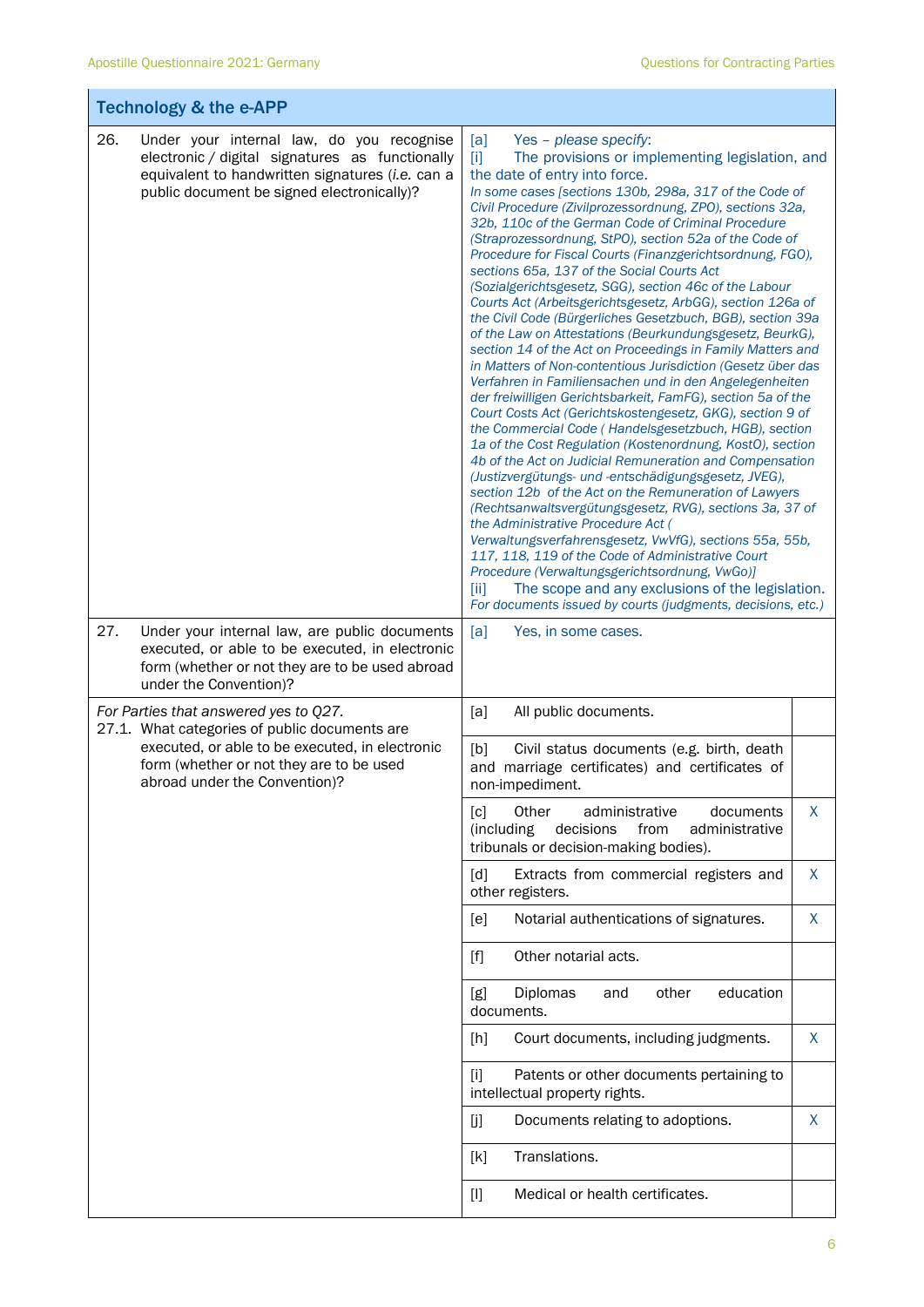|                                                                                                                                                                                                                             | X<br>[m]<br>Criminal records.                                                                                                                                                                                                                                 |  |  |  |
|-----------------------------------------------------------------------------------------------------------------------------------------------------------------------------------------------------------------------------|---------------------------------------------------------------------------------------------------------------------------------------------------------------------------------------------------------------------------------------------------------------|--|--|--|
|                                                                                                                                                                                                                             | [n]<br>Import or export licences.                                                                                                                                                                                                                             |  |  |  |
|                                                                                                                                                                                                                             | Certificates of origin.<br>[0]                                                                                                                                                                                                                                |  |  |  |
|                                                                                                                                                                                                                             | Certificates of conformity.<br>[p]                                                                                                                                                                                                                            |  |  |  |
|                                                                                                                                                                                                                             | Other.<br>[q]                                                                                                                                                                                                                                                 |  |  |  |
| For Parties that answered yes to Q27.<br>27.2. Approximately what percentage of your public<br>documents are originally executed in electronic<br>form (whether or not they are to be used abroad<br>under the Convention)? | Cannot be determined.                                                                                                                                                                                                                                         |  |  |  |
| 28.<br>Do you issue e-Apostilles?                                                                                                                                                                                           | No - please specify:<br>[b]<br>We are studying the use of e-Apostilles and plan<br>$[1]$<br>to implement the e-Apostille component                                                                                                                            |  |  |  |
| For Parties that answered no to Q28.<br>28.1. What challenges are you facing that may prevent<br>you from implementing the e-Apostille?                                                                                     |                                                                                                                                                                                                                                                               |  |  |  |
| For Parties that answered no to Q28.<br>28.2. How do you issue an Apostille for a public<br>document executed in electronic form?                                                                                           |                                                                                                                                                                                                                                                               |  |  |  |
| 29.<br>Are your authorities<br>equipped to<br>accept<br>incoming e-Apostilles?                                                                                                                                              | No - please explain why not:<br>[c]<br>There is no legal basis, e-APP/infrastructure is not<br>available/known/required.                                                                                                                                      |  |  |  |
| 30.<br>Do you maintain an e-Register?                                                                                                                                                                                       | [b]<br>No - please specify:<br>We are studying the use of an e-Register and<br>m<br>plan to implement the e-Register component                                                                                                                                |  |  |  |
| For Parties that answered no to Q30.<br>30.1. What challenges are you facing that may prevent<br>you from implementing the e-Register?                                                                                      |                                                                                                                                                                                                                                                               |  |  |  |
| 31.<br>Have you been in contact with other Competent<br>Authorities that operate an e-APP component<br>and exchanged information and / or relevant<br>experience?                                                           | [b]<br>No.                                                                                                                                                                                                                                                    |  |  |  |
| <b>Issues with Apostilles</b>                                                                                                                                                                                               |                                                                                                                                                                                                                                                               |  |  |  |
| 32.<br>Has an Apostille <i>issued</i> by your Competent<br>Authority ever been refused by the authorities of<br>another Contracting Party on the following                                                                  | [a]<br>Form requirements (e.g. square-shaped,<br>sides of at least nine centimetres, border, ink,<br>X<br>etc).                                                                                                                                               |  |  |  |
| grounds:                                                                                                                                                                                                                    | [b]<br>The manner in which the Apostille was<br>affixed / attached<br>the<br>underlying<br>to<br>X<br>document.<br>Broken seal; objection raised to attachment of the<br>Apostille to the back of the document.                                               |  |  |  |
|                                                                                                                                                                                                                             | The Apostille was not signed.<br>[c]<br>X                                                                                                                                                                                                                     |  |  |  |
|                                                                                                                                                                                                                             | [d]<br>One<br>0f<br>the<br>standard<br>more<br>or<br>informational items were not filled in.                                                                                                                                                                  |  |  |  |
|                                                                                                                                                                                                                             | The Apostille was in electronic form (an<br>[e]<br>e-Apostille).                                                                                                                                                                                              |  |  |  |
|                                                                                                                                                                                                                             | The underlying public document was in<br>$[f] % \begin{center} % \includegraphics[width=\linewidth]{imagesSupplemental_3.png} % \end{center} % \caption { % Our method can be used for the use of the image. % } % \label{fig:example} %$<br>electronic form. |  |  |  |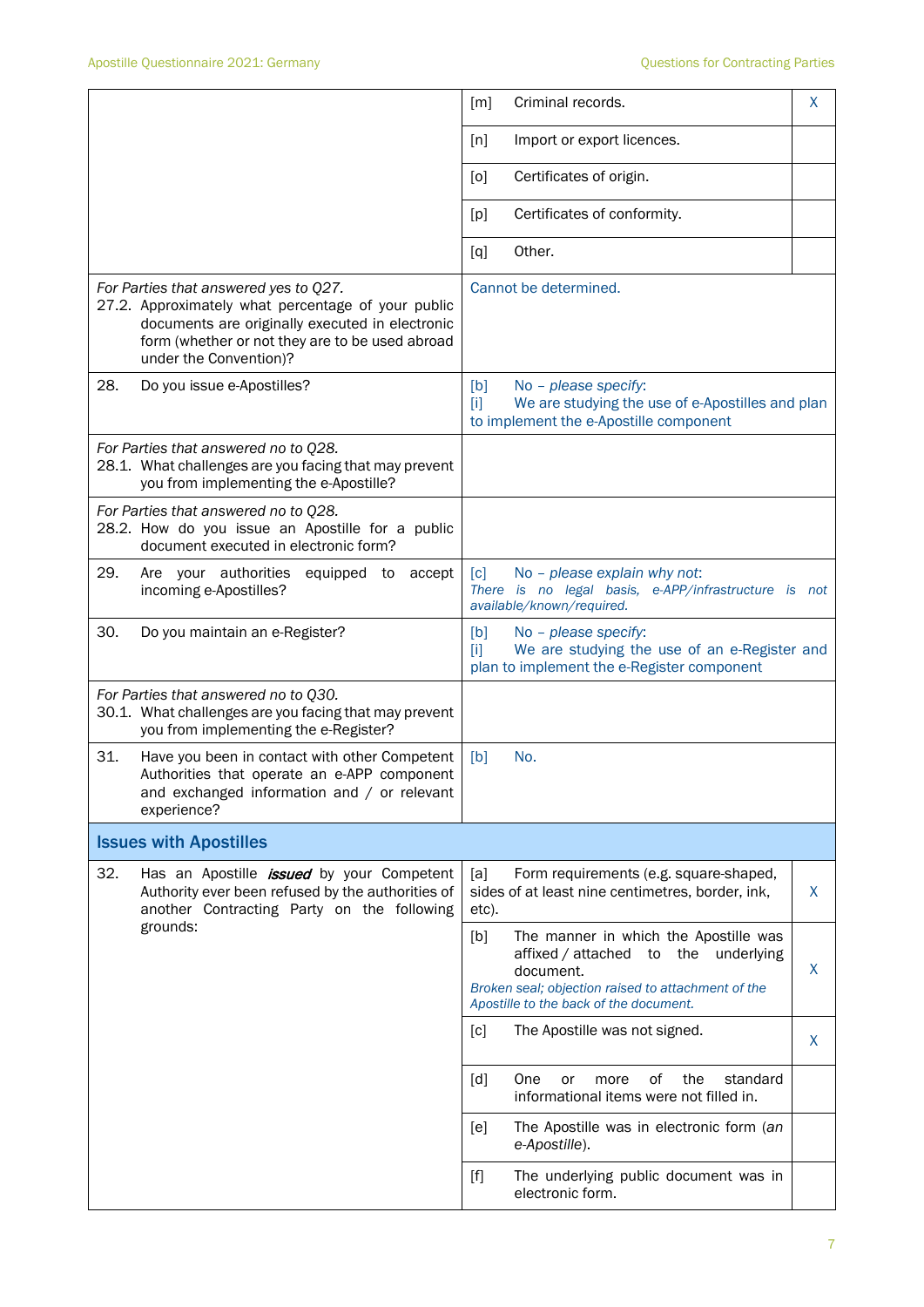|                                                                                                                                                                 | The underlying public document had<br>[g]<br>expired / was not issued within a certain<br>X<br>timeframe.                                   |
|-----------------------------------------------------------------------------------------------------------------------------------------------------------------|---------------------------------------------------------------------------------------------------------------------------------------------|
|                                                                                                                                                                 | The underlying document was not a<br>$[h]$<br>X<br>public document under the law of the<br>destination.                                     |
|                                                                                                                                                                 | Other.<br>$[1]$                                                                                                                             |
|                                                                                                                                                                 | [j]<br>Unknown.<br>X                                                                                                                        |
|                                                                                                                                                                 | [k]<br>No / Not applicable.                                                                                                                 |
| For Parties that answered other than "No" to Q32.<br>32.1. If an Apostille was rejected, what action did you                                                    | [a]<br>The Apostille was reissued.<br>X                                                                                                     |
| take?                                                                                                                                                           | [b]<br>Contacted the receiving authority.                                                                                                   |
|                                                                                                                                                                 | Contacted the Competent Authority of the<br>$\lceil c \rceil$<br>place of destination.                                                      |
|                                                                                                                                                                 | Contacted nearest diplomatic mission of<br>$\lceil d \rceil$<br>the place of destination.                                                   |
|                                                                                                                                                                 | Contacted<br>diplomatic<br>mission<br>[e]<br>own<br>accredited to the place of destination.                                                 |
|                                                                                                                                                                 | [f]<br>Contacted the Permanent Bureau.                                                                                                      |
|                                                                                                                                                                 | No action taken.<br>[g]<br>X                                                                                                                |
|                                                                                                                                                                 | Other.<br>[h]<br>X<br>Applicant contacted; Ministry of Justice informed                                                                     |
|                                                                                                                                                                 | Unknown.<br>$[1]$<br>X                                                                                                                      |
| 33.<br>Has your Competent Authority ever been<br>requested by external Competent Authorities to<br>certify or confirm your procedure for issuing<br>Apostilles? | Yes - please specify:<br>[a]<br>Signature sent by fax, preparation of specimen signatures<br>by signatories (President and representatives) |
| 34.<br>Has an Apostille received by your authorities<br>ever been refused on the following grounds:                                                             | [a]<br>The issuing State was not a Contracting<br>Party to the Apostille Convention.                                                        |
|                                                                                                                                                                 | Form requirements (e.g. square-shaped,<br>[b]<br>sides of at least nine centimetres, border, ink,<br>etc).                                  |
|                                                                                                                                                                 | The manner in which the Apostille was<br>[c]<br>affixed / attached to the underlying document.                                              |
|                                                                                                                                                                 | The Apostille was not signed.<br>[d]                                                                                                        |
|                                                                                                                                                                 | оf<br>standard<br>One<br>the<br>[e]<br>more<br>or<br>informational items were not filled in.                                                |
|                                                                                                                                                                 | The Apostille was in electronic form (an<br>$[f]$<br>e-Apostille).                                                                          |
|                                                                                                                                                                 | The underlying public document was in<br>[g]<br>electronic form.                                                                            |